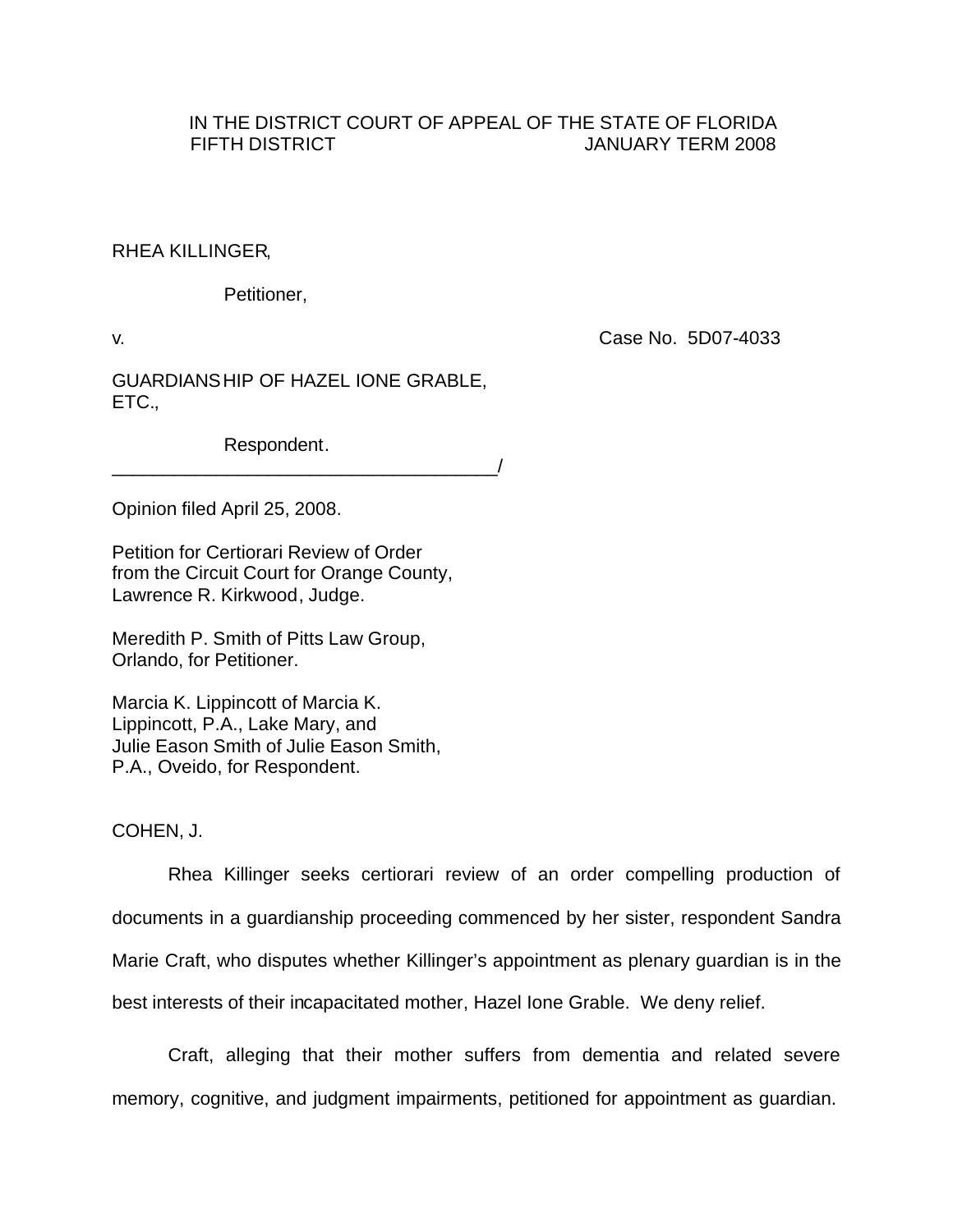Craft contended that Killinger had engaged in self-dealing while serving as trustee of the ward's trust. Killinger filed a counter-petition seeking her own appointment as plenary guardian because their mother had indicated in a pre-need document her desire that Killinger be appointed guardian in the event of incapacity. According to section 744.312(4), Florida Statutes (2006), the ward's pre-need guardian designee shall be appointed unless the court determines that appointing such person is contrary to the best interests of the ward. Craft sought to establish that the best interests of the ward would be served by her appointment rather than Killinger's and requested that Killinger produce an extensive list of documents. In response, Killinger filed a motion for protective order, objecting to every request as overbroad, irrelevant, burdensome, and privileged. After a hearing, the court denied the motion for protective order. This petition for certiorari ensued.

While certiorari may be used to review pre-trial orders compelling discovery, it is generally not appropriate simply based on an argument that the discovery request is overbroad, irrelevant, or burdensome. Megaflight, Inc. v. Lamb, 749 So. 2d 594, 595 (Fla. 5th DCA 2000). As the Florida Supreme Court has observed: "We cannot view the harm suffered by this disclosure as significantly greater than that which might occur through discovery in any case in which it is ultimately determined that the complaint should have been dismissed." Martin-Johnson, Inc. v. Savage, 509 So. 2d 1097, 1100 (Fla. 1987). However, certiorari will lie to address an order requiring the production of burdensome or irrelevant information where disclosure of these materials may reasonably cause material injury of an irreparable nature. Tanchel v. Shoemaker, 928 So. 2d 440, 442 (Fla. 5th DCA 2006). As a condition precedent to invoking this court's

- 2 -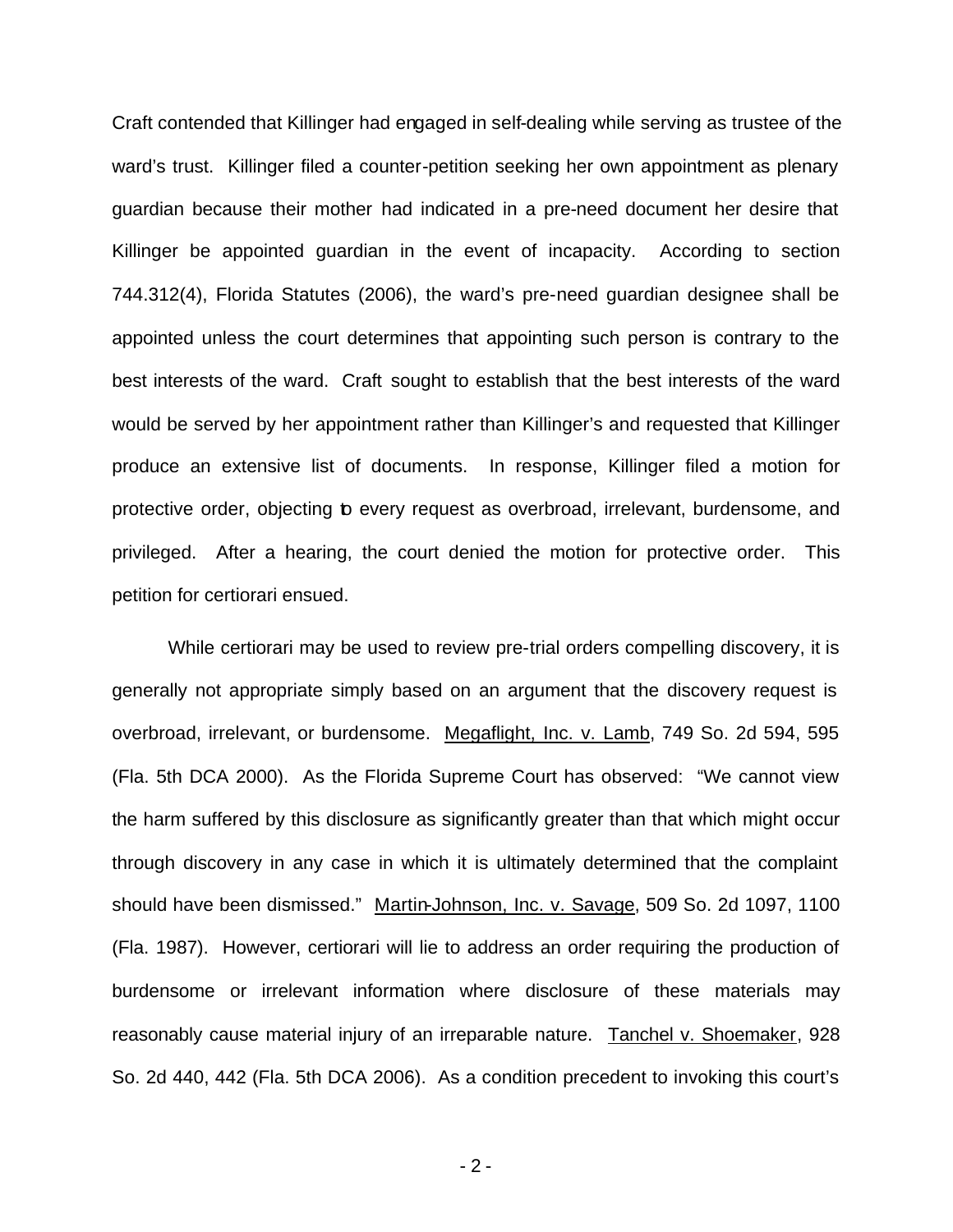certiorari jurisdiction, the petitioner must establish that it has suffered an irreparable harm that cannot be remedied on direct appeal. Holden Cove, Inc. v. 4 Mac Holdings, Inc., 948 So. 2d 1041 (Fla. 5th DCA 2007).

Killinger classifies the requests into four general categories: confidential financial records (request numbers 1-6, 9, 11, 13); confidential financial records relating to the education and medical treatment of Killinger's minor son (request number 7); telephone records (request number 8); and correspondence (request number 10, 16-17). Although Killinger does not identify any applicable privilege, she raises privacy concerns and declares irrelevant requested information about her expenditures for her minor son's medical treatment.

Turning to the first category of financial records, the trial court denied the motion for protective order on the basis that the financial information was relevant to assess whether Killinger would be an appropriate plenary guardian. We lack a transcript of the hearing or a statement of facts to assist in evaluating the trial court's determination, and consequently, must presume the correctness of its ruling. See Applegate v. Barnett Bank of Tallahassee, 377 So. 2d 1150, 1152 (Fla. 1979). We note that an order compelling production of relevant financial information cannot cause irreparable harm, and, therefore, we deny the writ as to the documents seeking financial information in requests numbered 1-6, 9, 11, and 13. See In re Estate of Sauey, 869 So. 2d 664, 665 (Fla. 4th DCA 2004).

Request 7 seeks Killinger's expenditures on the education and medical treatment of her minor son and refers to a specific treatment center. The trial judge implicitly determined, and we cannot disagree, that Killinger's finances were relevant to the

- 3 -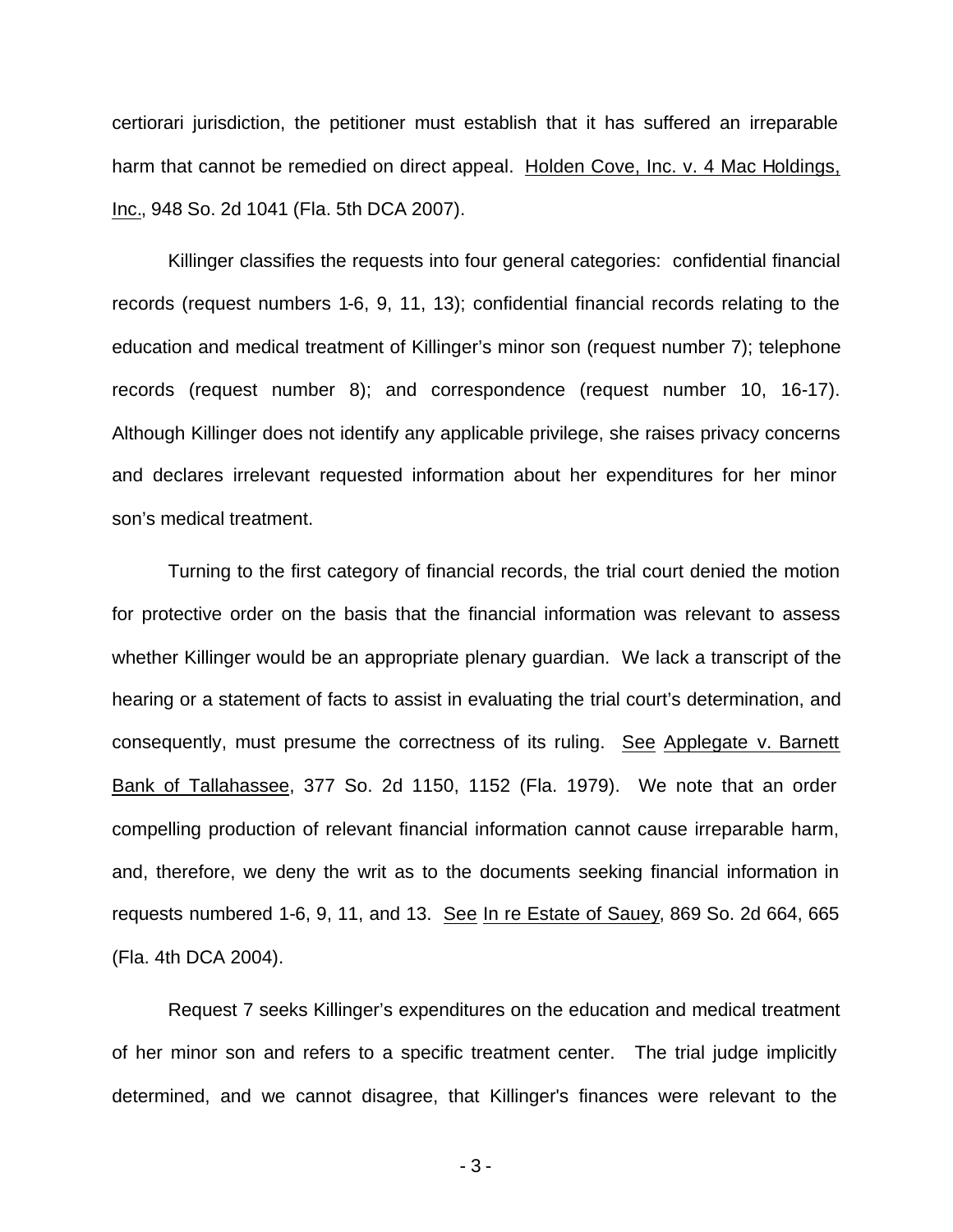allegations of misappropriation of the ward's assets. The request sought only amounts paid, presumably with the end goal of attempting to establish financial improprieties. The request does not encompass medical records detailing treatment or other confidential matters. Without a transcript of the hearing, we presume the trial judge weighed the need for disclosure of these records against the privacy rights implicated. Certiorari is not warranted.

Additionally, Killinger objects to the production of telephone statements reflecting the time and dates of phone calls from either her or her husband to the ward within the past two years. Craft seeks to establish how much contact Killinger had with their mother during that period. Telephone statements are not subject to any recognized privilege, nor can they be viewed as material that could cause irreparable harm to a non-party. Certiorari will not lie simply based on an argument that the discovery request is overly broad, irrelevant, or unduly burdensome. Megaflight, 749 So. 2d at 595. Thus, we deny the writ as it is directed to request number 8.

The final category sought production of correspondence between Killinger and her mother and other third parties connected to her care. While court orders compelling discovery constitute a state action that may impinge on constitutional rights, including the constitutional right of privacy, Berkeley v. Eisen, 699 So. 2d 789, 790 (Fla. 4th DCA 1997), these particular requests do not involve disclosure of personal information about any of the third parties and do not appear to impinge on any constitutional rights to privacy. In any event, it is the function of the trial court to balance the competing interests. See Rasmussen v. S. Fla. Blood Serv., Inc., 500 So. 2d 533, 536 (Fla. 1987). It may or may not have done so at the hearing below. Killinger does not allege that the